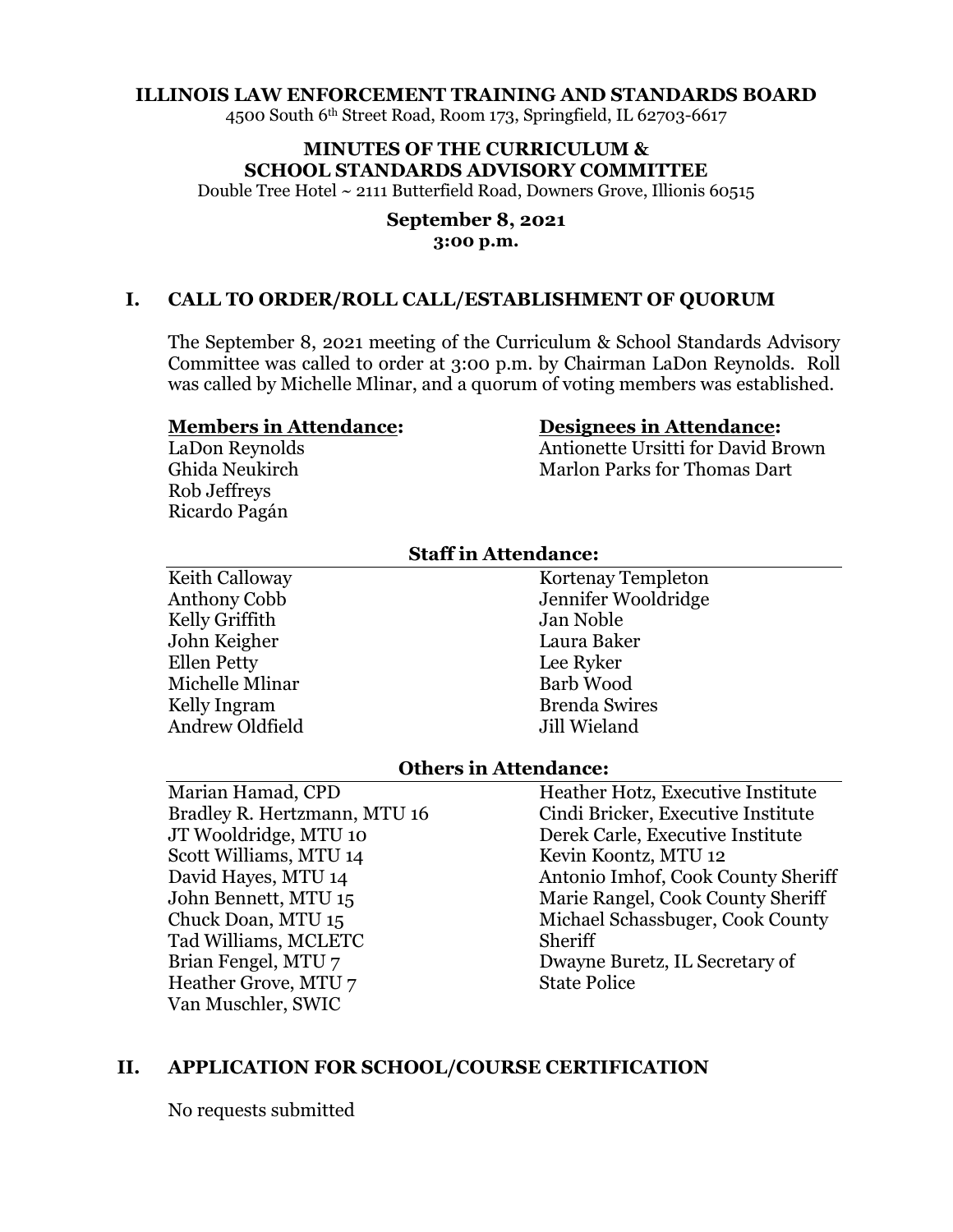# **III. UNFINISHED BUSINESS**

A. *Update BLE, BCO & CSO curriculum* –Kelly Griffith

University of Illinois Springfield Project for Public Safety & Justice continues their work on Basic Law Enforcement, Basic Corrections Officer and Court Security Officer curriculum. They are currently working on the BLE content update including the mandatory firearms portion. The Mandatory Firearms curriculum update will be completed soon. They have started the BCO and CSO content review.

B. *Update on Special Training for Appellate Court Security Officers* – John Keigher

The Supreme Court Marshalls drafted an agreement to employ Appellate Court Security Officers and they have approached us to see how to get training conducted for those officers. We are currently working with the Executive Institute to create a special course for them. They will do the CSO training based on Law for Police and components of the Part-Time training, online and inperson training is involved. We are still in the design phase of this course and hope to have it available by the end of the year.

# **IV. NEW BUSINESS**

A. *Certification of In-Service training courses submitted through the Mobile Team Units & Executive Institute from June 2021 thru August 2021 - Tab F*

#### *Motion was made by Neukirch, seconded by Pagán, and carried by all members present to approve the certification of the In-Service Specialized Courses.*

B. *Approval of Lead Homicide Investigators 32-Hours Continuing Education Courses submitted from June 2021 thru August 2021 – Tab F*

*Motion was made by Neukirch, seconded by Pagán, and carried by all members present to approve the certification of the Lead Homicide Investigators 32-Hours Continuing Education Courses.*

C. *School Resource Officer In-Service Courses* – Tab K

Keigher stated that much like the Lead Homicide list of acceptable continuing educations courses, one has been created for School Resource Officers.

### *Motion was made by Pagán, seconded by Neukirch, and carried by all members present to approve the School Resource Officer In-Service Courses*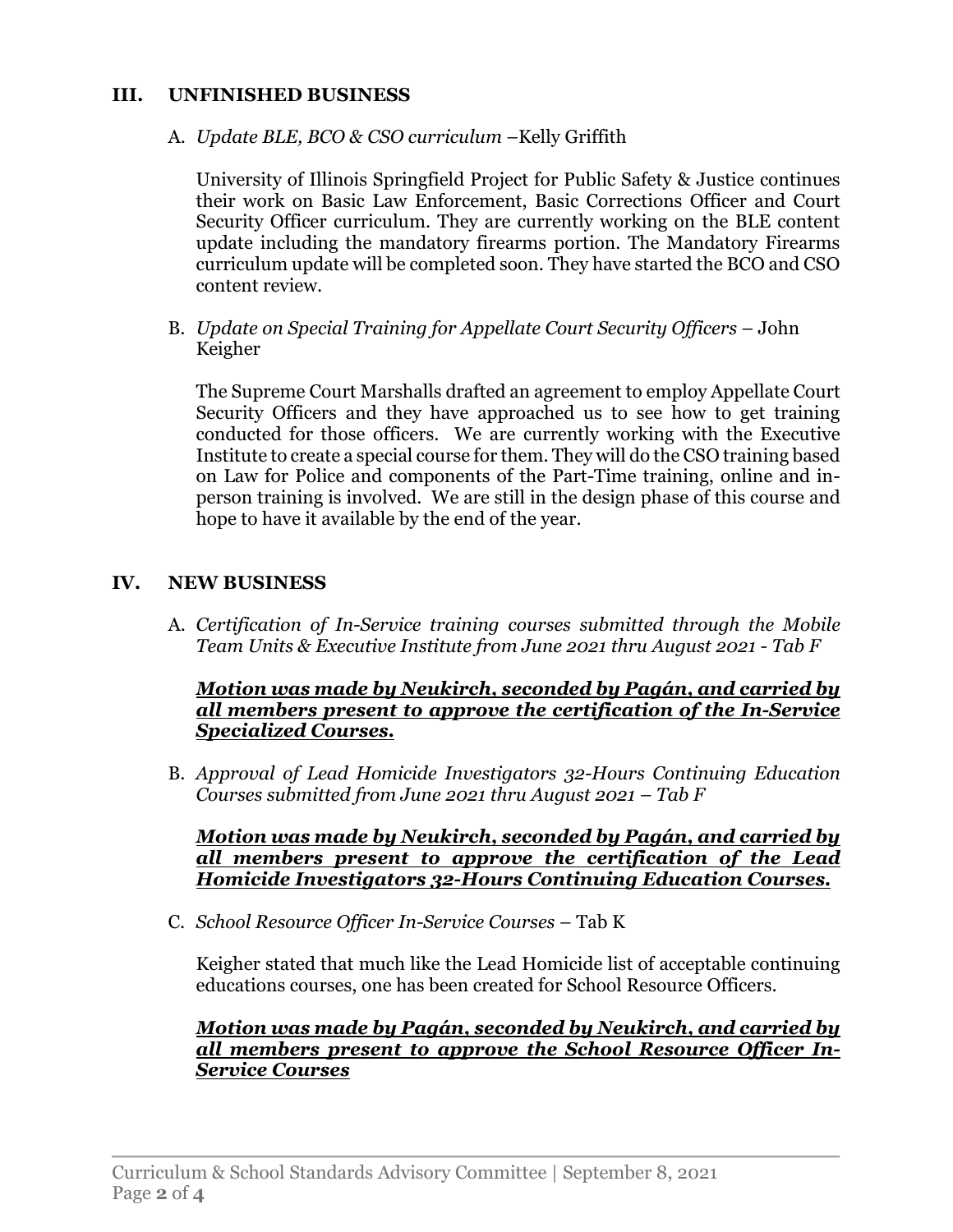# D. *ILETSB In-Service Mandated Training Guidelines - Handout*

Griffith stated the new In-Service Mandated Training Guidelines are effective January 1, 2022, and it was necessary to update them per the new SAFE-T Act. The MTUs need this information to begin preparing for upcoming training pursuant to the SAFE-T Act. Highlights of handout; Page 3 – the mental health awareness mandate ends December 31, 2021, and topics covered under that mandate will be covered under the new crisis intervention training mandate effective January 2022. Additionally, there is a new training mandate called Emergency Medical Response Training and Certification with guidelines provided in the handout. Use of Force updates are also included in the document.

Neukirch asked we correct page 7 under cultural competency to add LBGTQ+. Also, in the introduction to add 'in compliance with state law' as these are Board certified courses because they are in compliance with state law.

# *Motion was made by Neukirch, seconded by Pagán, and carried by all members present to approve the ILETSB In-Service Training Guidelines subject to the two changes made by Neukirch.*

E. *Full-Time BLE & BCO COVID-19 Guidelines - Handout*

Keigher passed out a handout with a draft of the new guidelines. He reported that we looked at the executive order and other state requirements to come up with the draft guidelines presented here. This guideline requires recruits to get a vaccine or receive a weekly test to attend the classes. However, full participation in control tactics and ground tactics will be limited to those who have a vaccine.

# *Motion was made by Pagán, seconded by Parks, and carried by all members present to approve the Full-Time BLE & BCO COVID-19 Guidelines.*

F. *Academy Needs Assessment*

Reynolds stated the Board was approached by the Director of Public Safety Programs at Prairie State College. They are interested in the possibility of housing a police academy at their institution. We will support their efforts and there will be more discussion at a further date.

# **V. NEXT BOARD MEETING DATE AND LOCATION**

December 9, 2021 Normal, Illinois